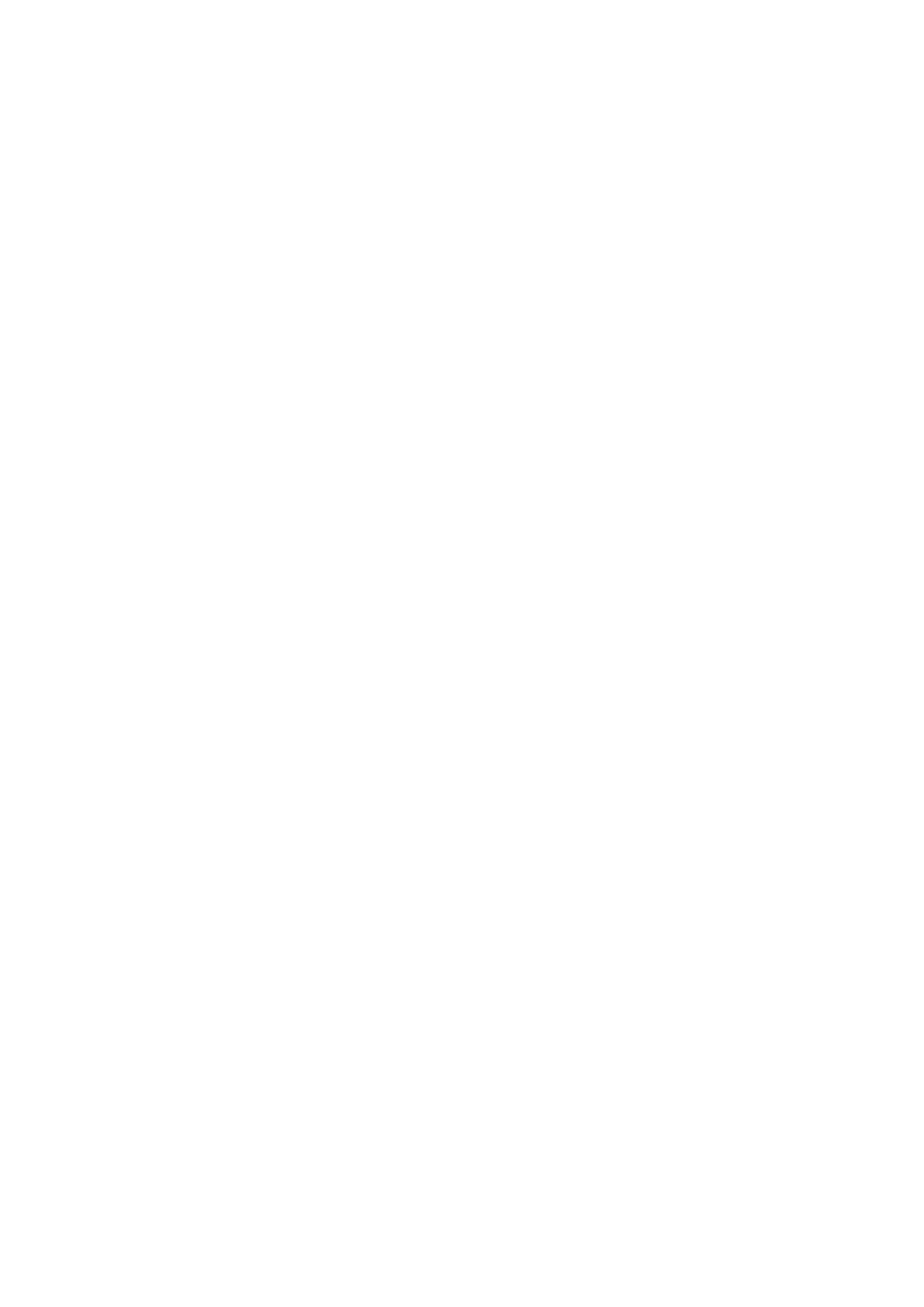# **Fishery Report 2017:** *Dissostichus eleginoides* **Prince Edward Islands, South African EEZ (Subarea 58.7 and part of Area 51)**

## **Introduction to the fishery**

1. This report describes the licensed longline fishery for Patagonian toothfish (*Dissostichus eleginoides*) in the South African exclusive economic zone (EEZ) at the Prince Edward Islands. Within the CAMLR Convention Area, this EEZ is mostly situated within the boundaries of Subarea 58.7 and overlaps a small portion of Division 58.4.4a and also extends into FAO Area 51 outside the Convention Area. Fishing outside areas of national jurisdiction in either Subarea 58.7 or Division 58.4.4a is currently prohibited.

2. Reports of substantial illegal fishing prompted South Africa to establish a legal fishery around its EEZ in 1996 and five experimental permits, with a total catch limit of 2 500 tonnes, were issued for 1997.

3. Within the South African EEZ, catch limits for target and by-catch species, as well as vessel licensing, are assigned by South Africa. In 2005, South Africa licensed five operators with fixed proportional allocations and a catch limit of 450 tonnes, to undertake fishing in its EEZ at the Prince Edward Islands. Between 2006 and 2010, only one operator, holding 27% of the catch limit, had been active in the fishery but in 2010, a second vessel licensed to catch the remaining 73%, entered the fishery.

4. Some experimental pot fishing was undertaken during 2004 and 2005, but historically, most of the catch was taken with autoline and Spanish longline. In 2008, trotlines were introduced in response to high levels of catch depredation by killer whales (*Orcinus orca*) and by 2011 these have largely replaced Spanish longlines.

### **Reported catches**

5. Reported catches of *D. eleginoides* are presented in Table 1. The highest reported catches are taken from the Subarea 58.7 sector of the EEZ. Catches decreased from 2005 to a low of 72 tonnes in 2009 after which catches increased to more than 200 tonnes and have remained steady to the present season.

6. Fishing effort in the South African EEZ is concentrated to the north and the east of the Prince Edward Islands with the highest catches (>1 000 tonnes) being recorded from the Subarea 58.7 sector. No targeted fishing activity is permitted within the Division 58.4.4a sector of the South African EEZ.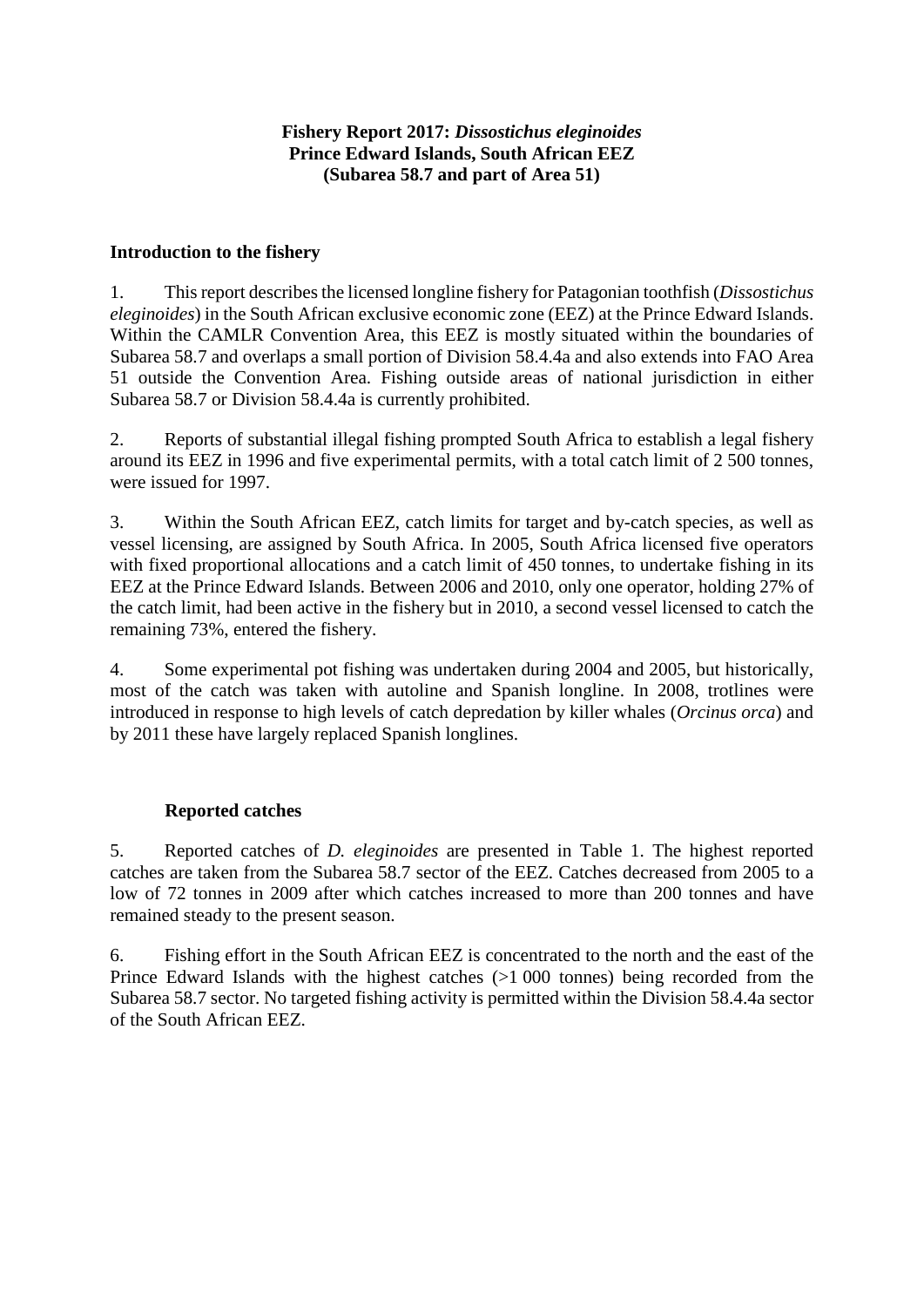| Season | Reported catch (tonnes) |                  |          |  |  |  |
|--------|-------------------------|------------------|----------|--|--|--|
|        | Total                   | Estimated        | Total    |  |  |  |
|        |                         | <b>IUU</b> catch | removal  |  |  |  |
|        |                         | (tonnes)         | (tonnes) |  |  |  |
| 1996   | 1116                    | 4958             | 6074     |  |  |  |
| 1997   | 1599                    | 7327             | 8926     |  |  |  |
| 1998   | 904                     | 598              | 1502     |  |  |  |
| 1999   | 638                     | 173              | 811      |  |  |  |
| 2000   | 1188                    | 191              | 1379     |  |  |  |
| 2001   | 313                     | 120              | 433      |  |  |  |
| 2002   | 199                     | 78               | 277      |  |  |  |
| 2003   | 304                     | 120              | 424      |  |  |  |
| 2004   | 237                     | 48               | 285      |  |  |  |
| 2005   | 274                     | 60               | 334      |  |  |  |
| 2006   | 172                     | $\theta$         | 172      |  |  |  |
| 2007   | 216                     | 0                | 216      |  |  |  |
| 2008   | 145                     | 0                | 145      |  |  |  |
| 2009   | 72                      | 0                | 72       |  |  |  |
| 2010   | 224                     | 0                | 224      |  |  |  |
| 2011   | 286                     | 0                | 286      |  |  |  |
| 2012   | 394                     | 0                | 394      |  |  |  |
| 2013   | 270                     | 0                | 270      |  |  |  |
| 2014   | 366                     | 0                | 366      |  |  |  |
| 2015   | 463                     | 0                | 463      |  |  |  |
| 2016   | 316                     |                  | 316      |  |  |  |
| 2017*  | 89                      |                  | 89       |  |  |  |

Table 1: Catch history for *Dissostichus eleginoides* in the South African EEZ and estimated<br>IUU catch in tonnes. (Source: catch in tonnes. (Source: STATLANT data and agreed estimates of IUU fishing (Subarea 58.7).)

Catch data to September 2017.

### **Illegal, unreported and unregulated (IUU) fishing**

7. Although the illegal, unreported and unregulated (IUU) fishing in the South African EEZ at the Prince Edward Islands was first detected in 1995, the illegal exploitation of *D. eleginoides* is thought to have started in 1994 and continued until at least 2005.

8. An analysis presented by Brandão et al. (2002) estimated that the IUU catch of *D. eleginoides* for the South African EEZ in 1996 and 1997 was 21 350 tonnes, which is more than the total legal catch taken over the history of the fishery, including all IUU catch subsequent to 1997.

9. Estimates of IUU catch in Subarea 58.7 are presented in Table 1, while those estimates for Subarea 58.6 are described in the Fishery Report for the French EEZ at Crozet Island. There have been no official reports of IUU fishing in the South African EEZ since 2006 and, following the recognition of methodological issues in its assessment, no estimates of the IUU catch of *Dissostichus* spp. have been provided since 2011 (SC-CAMLR-XXIX, paragraph 6.5). However, the recovery of IUU fishing gear and unconfirmed reports of IUU vessels in Subarea 58.6 and Division 58.4.4 indicate that undetected IUU activity may continue to occur in this area.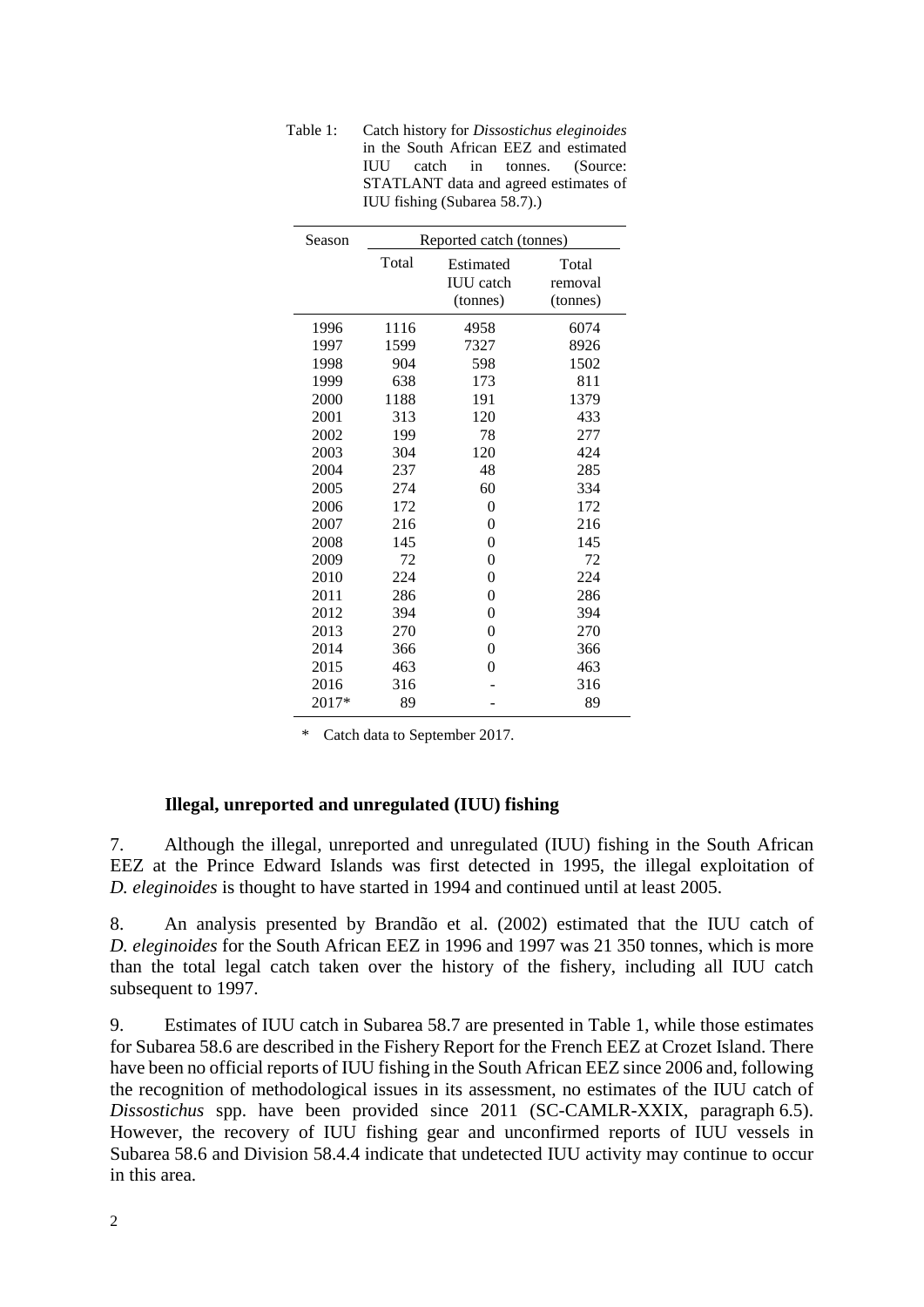### **Data collection**

#### **Biological data**

10. The collection of biological data is conducted as part of the CCAMLR Scheme of International Scientific Observation. In longline fisheries targeting *D. eleginoides*, biological data collection includes representative samples of length, weight, sex and maturity stage, as well as collection of otoliths for age determination of the target and most frequently taken by-catch species.

#### **Length distributions of catches**

11. The length-frequency distributions of *D. eleginoides* caught by longline in the South African EEZ from 2008 to 2017 are presented in Figure 1. These length-frequency distributions are unweighted (i.e. they have not been adjusted for factors such as the size of the catches from which they were collected). The interannual variability exhibited in the figure may reflect differences in the fished population but is also likely to reflect changes in the gear used, the number of vessels in the fishery and the spatial and temporal distribution of fishing.





12. The majority of *D. eleginoides* caught ranged from 50 to 120 cm in total length, with a single strong mode at approximately 60–80 cm in 2004, shifting left from 2005 onward. The increased proportion of large *D. eleginoides* most likely reflects the gradual change in gear type from the use of Spanish longline to trotline.

### **Tagging**

13. To date, a total of 992 *D. eleginoides* have been tagged and 33 have been recaptured in the South African EEZ, 10 of which were caught in 2013 (Table 2).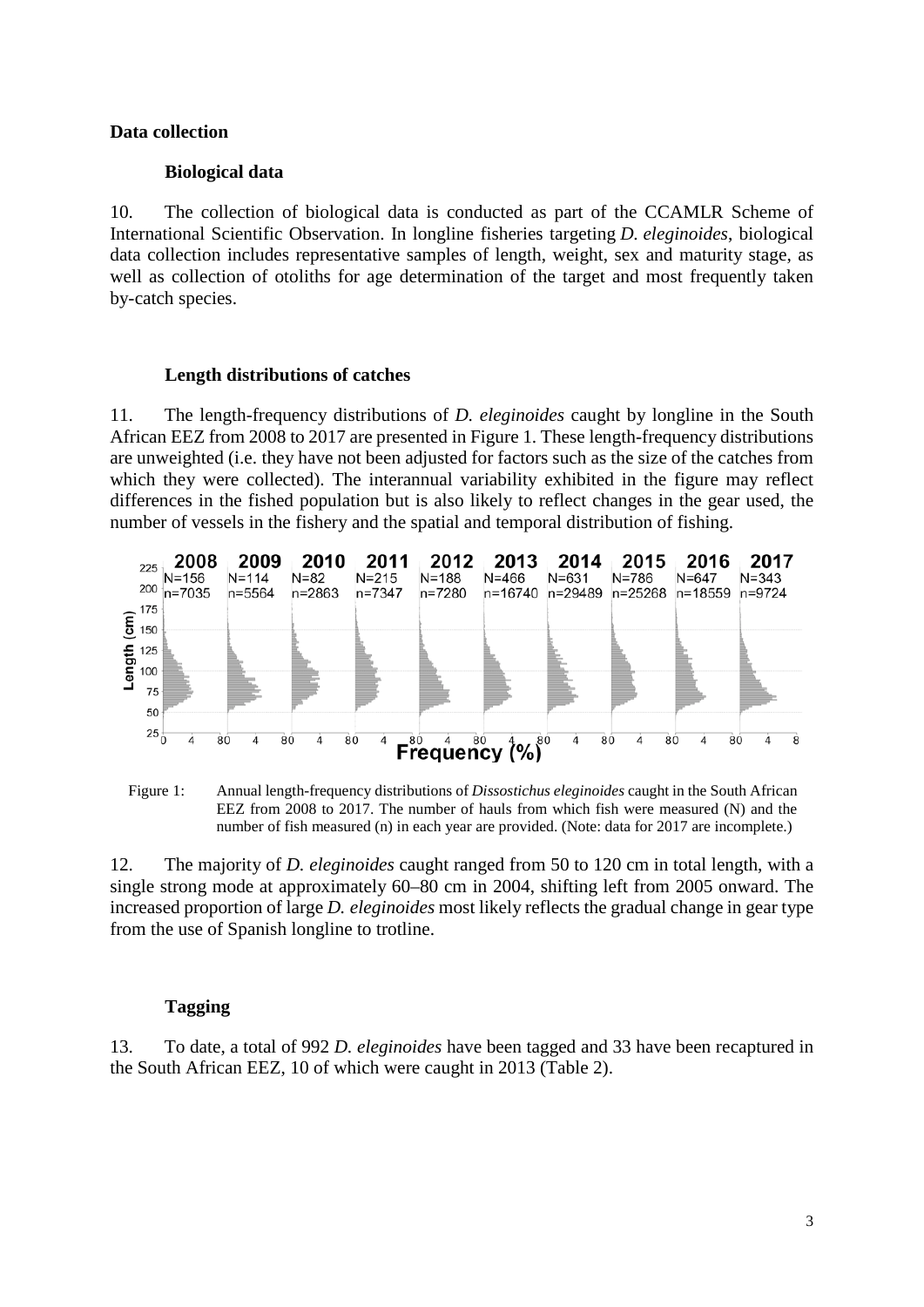|                       | Season |      |      |          |                      |      |      |      |
|-----------------------|--------|------|------|----------|----------------------|------|------|------|
|                       | 2006   | 2007 | 2008 | 2009     | - 2010               | 2011 | 2012 | 2013 |
| Tagged                | 94     | 128  | 120  | 140      | 74                   | 46   | 136  | 254  |
| Recaptured            |        |      | 4    | $^{(1)}$ |                      |      | h    | 10   |
| Required tagging rate |        | 3    | 3.   | 3        | $\blacktriangleleft$ | 3    |      |      |

Table 2: The number of individuals of *Dissostichus eleginoides* tagged and recaptured in each year in the South African EEZ. (Data available up to 2013 only.)

14. Only a single tagged fish has been recorded to have moved between the French and South African EEZs and the current management approaches used by France and South Africa do not specifically consider the possibility that these island groups share the same toothfish stock.

# **Life-history parameters**

15. The life history of *D. eleginoides* is characterised by slow growth, low fecundity and late maturity. *Dissostichus eleginoides* are thought to spawn in deep water around sub-Antarctic islands, including in the vicinity of Prince Edward Islands and Crozet Islands.

# **Parameter estimates**

16. There are no specific life-history parameters for *D. eleginoides* in the South African EEZ. However, for the purposes of stock assessment, the parameters estimated by Agnew et al. (WG-FSA-06/53) for this species in Subarea 48.3 have been adopted.

# **Stock assessment status**

17. The status of *D. eleginoides* within the South African EEZ was first assessed in 2002 using an age-structured production model (ASPM) and was last reviewed by the Working Group on Fish Stock Assessment (WG-FSA) in 2007 (see SC-CAMLR-XXVI, Annex 5, Appendix N).

18. However, differences between the reported catch-per-unit-effort (CPUE) and catch-atlength data resulted in uncertainty in the assessment outputs. Thus, an operational management procedure (OMP) approach to address this uncertainty was developed in 2009 (SC-CAMLR-XXVII, Annex 7, paragraphs 6.1 to 6.3).

19. The OMP was not formally adopted by South Africa as a basis for management as only one of the five right holders (licensed to catch 27% of the catch limit) was active in the fishery between 2006 and 2010 and the catch limit was kept at 450 tonnes per annum from 2005 to 2010.

20. A revision of the OMP was attempted in 2011 but was hampered by the fact that the preferred gear type had shifted between 2008 and 2011 from Spanish longline to trotline gear.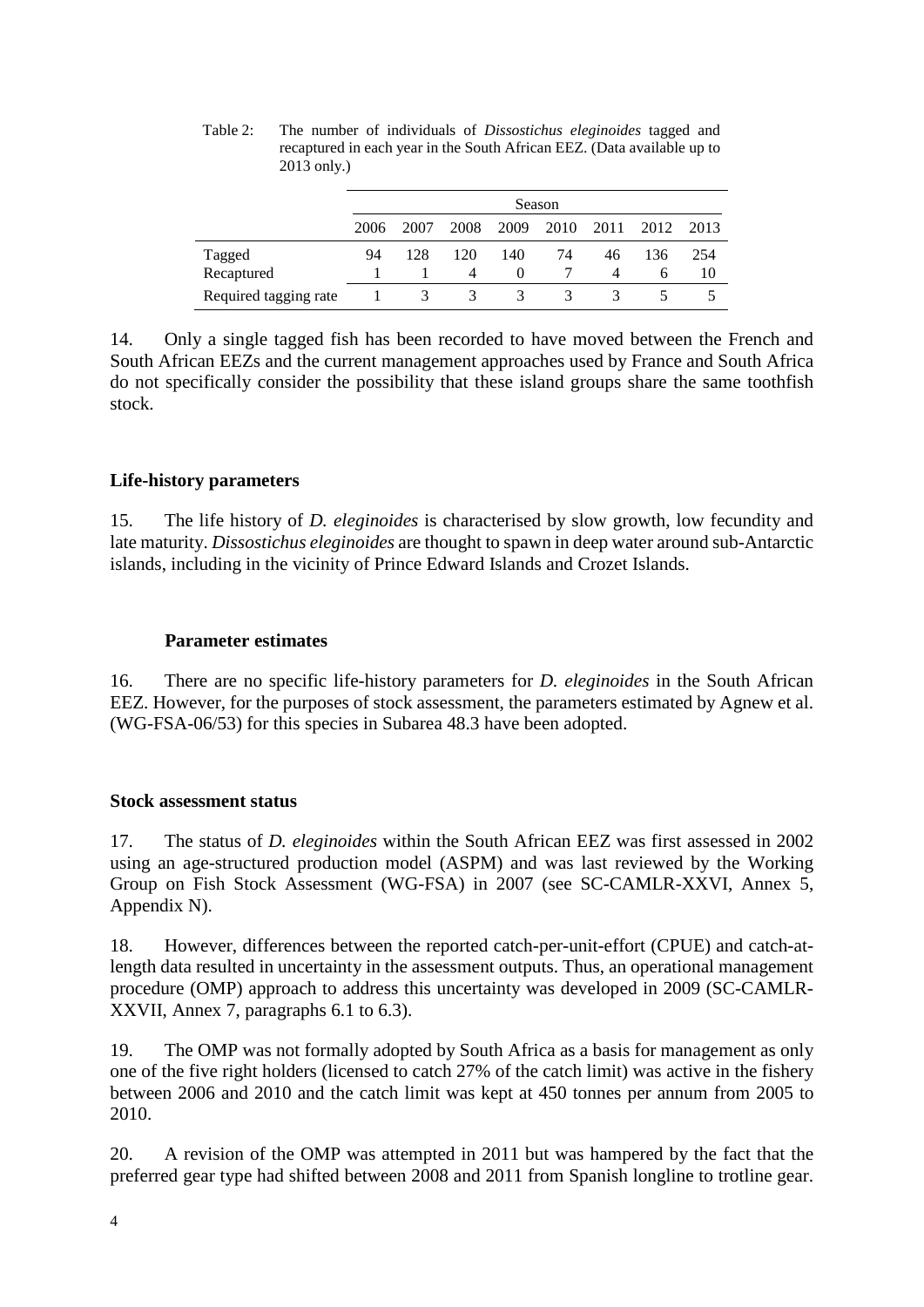In order to standardise the catch rates (CPUE) between gear types, a two-year experiment using a general linear mixed model (GLMM), was initiated in 2012 and a precautionary catch limit of 320 tonnes per annum was set:

- (i) a research allocation of 68.8% of the annual catch limit (220 tonnes per annum) was set aside for collection of catch data from Spanish longline/trotline pairs in 2012 and 2013 with a target of 100 Spanish/trot pairs per year
- (ii) for each Spanish longline set, a trotline must be set within 3 n miles and within a period of one week either before or after the Spanish longline set
- (iii) to compensate for the expected loss of revenue associated with setting Spanish longline gear, vessels were eligible to hold the catch from two further trotline sets against the research allocation.

#### **By-catch of fish and invertebrates**

#### **Fish by-catch**

21. Catch limits for by-catch species groups (macrourids, rajids and other species) are set by South Africa. The catch histories for by-catch species since 2004 are provided in Table 3.

| Season | Reported catch (tonnes) |                             |                    |               |  |  |  |
|--------|-------------------------|-----------------------------|--------------------|---------------|--|--|--|
|        | Macrourids              |                             | Rajids             | Other species |  |  |  |
|        | Total                   | Total                       | Number<br>released | Total         |  |  |  |
| 2004   | 0                       | 0                           |                    | 0             |  |  |  |
| 2005   | $\mathbf{\Omega}$       | $\theta$                    |                    | 23            |  |  |  |
| 2006   | 11                      | 0                           |                    |               |  |  |  |
| 2007   | 46                      | $\mathbf{\Omega}$           |                    | 4             |  |  |  |
| 2008   | 10                      | $\mathbf{\Omega}$           |                    | 3             |  |  |  |
| 2009   | 4                       | $\theta$                    | 381                | $\theta$      |  |  |  |
| 2010   | 8                       | $\mathbf{\Omega}$           | 314                |               |  |  |  |
| 2011   | 13                      | 3                           | 421                | 4             |  |  |  |
| 2012   | 17                      |                             | 4                  |               |  |  |  |
| 2013   | 29                      |                             |                    | 3             |  |  |  |
| 2014   | 26                      | $\mathbf{\Omega}$           |                    | 6             |  |  |  |
| 2015   | 30                      | $\mathcal{D}_{\mathcal{L}}$ |                    | 6             |  |  |  |
| 2016   | 19                      |                             | 13                 | 3             |  |  |  |
| 2017   | 10                      | 0                           | 94                 | 3             |  |  |  |

Table 3: Catch history for by-catch species (macrourids, rajids and other species), including number of rajids released alive, in the South African EEZ. (Source: fine-scale data and catch and effort data to September 2017.)

22. The by-catch in the South African EEZ consists predominantly of macrourids, the majority of which are caught in the Subarea 58.7 sector of the EEZ. The maximum catch of 46 tonnes of macrourids, reported in 2007 (Table 3), equates to 21% of the catch of the target species reported in that year.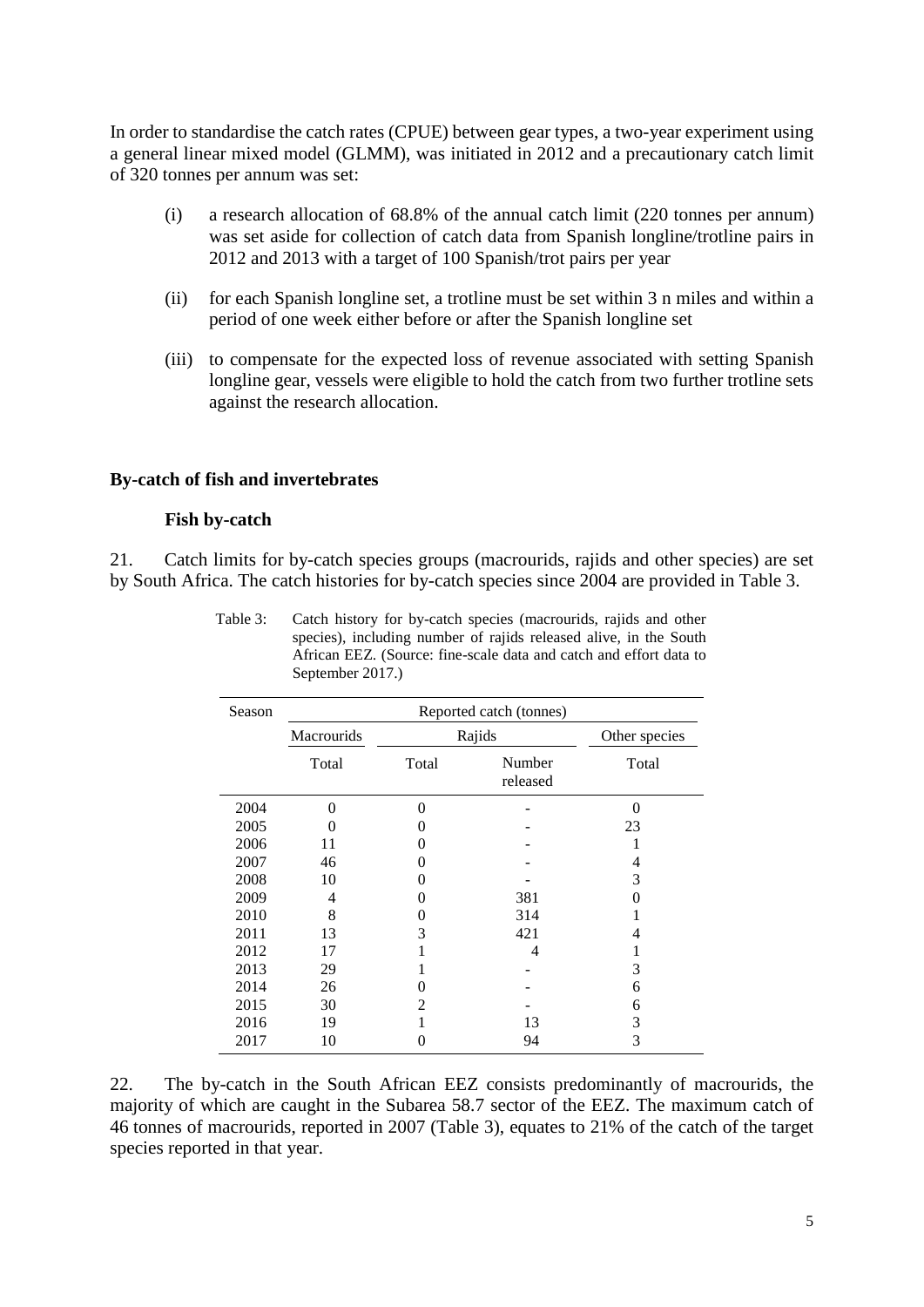23. In 2017, by-catch of 10 tonnes of macrourids and 1 tonne of rajids was reported from the South African EEZ (Table 3).

# **Invertebrate by-catch including VME taxa**

24. Conservation Measures (CMs) 22-06 and 22-07 do not apply in the South African EEZ and, consequently, there are no vulnerable marine ecosystems (VMEs) or VME Risk Areas designated.

## **Incidental mortality of seabirds and marine mammals**

## **Incidental mortality**

25. There have been no reported incidents of bird mortality in the South African EEZ since 2012 when three white-chinned petrel (*Procellaria aequinoctialis*) were reported. Prior to that, the only reported incidental mortality was of 43 white-chinned petrel and six yellow-nosed albatross (*Thalassarche chlororhynchos*) in 2004.

26. The level of risk of incidental mortality of birds in the fishery in the South African EEZ at the Prince Edward Islands (in both Subareas 58.6 and 58.7) is considered to be high (category 5) (SC-CAMLR-XXX, Annex 8, paragraph 8.1).

27. While depredation of the catch, particularly by toothed cetaceans, can contribute up to 50% of loss in catch landings, there have been no reports of incidental mortalities of mammals over the past 10 seasons.

### **Mitigation measures**

28. The requirements of CM 25-02 'Minimisation of the incidental mortality of seabirds in the course of longline fishing or longline fishing research in the Convention Area' apply to this fishery. There is an exemption to the requirement for night setting by achieving the sink rates described in CM 24-02 and subject to a bird by-catch limit. South Africa has applied the mitigation measures recommended by CCAMLR within its EEZ, with the exception of a seasonal closure.

29. South Africa is currently in the planning phase of the development of a marine protected area (MPA) and three restricted areas within its EEZ around the Prince Edward Islands with the aim of reducing the by-catch of birds by the fishery and contributing to the long-term recovery of *D. eleginoides* (Lombard et al., 2007).

### **Ecosystem implications and effects**

30. There is no formal evaluation available for this fishery.